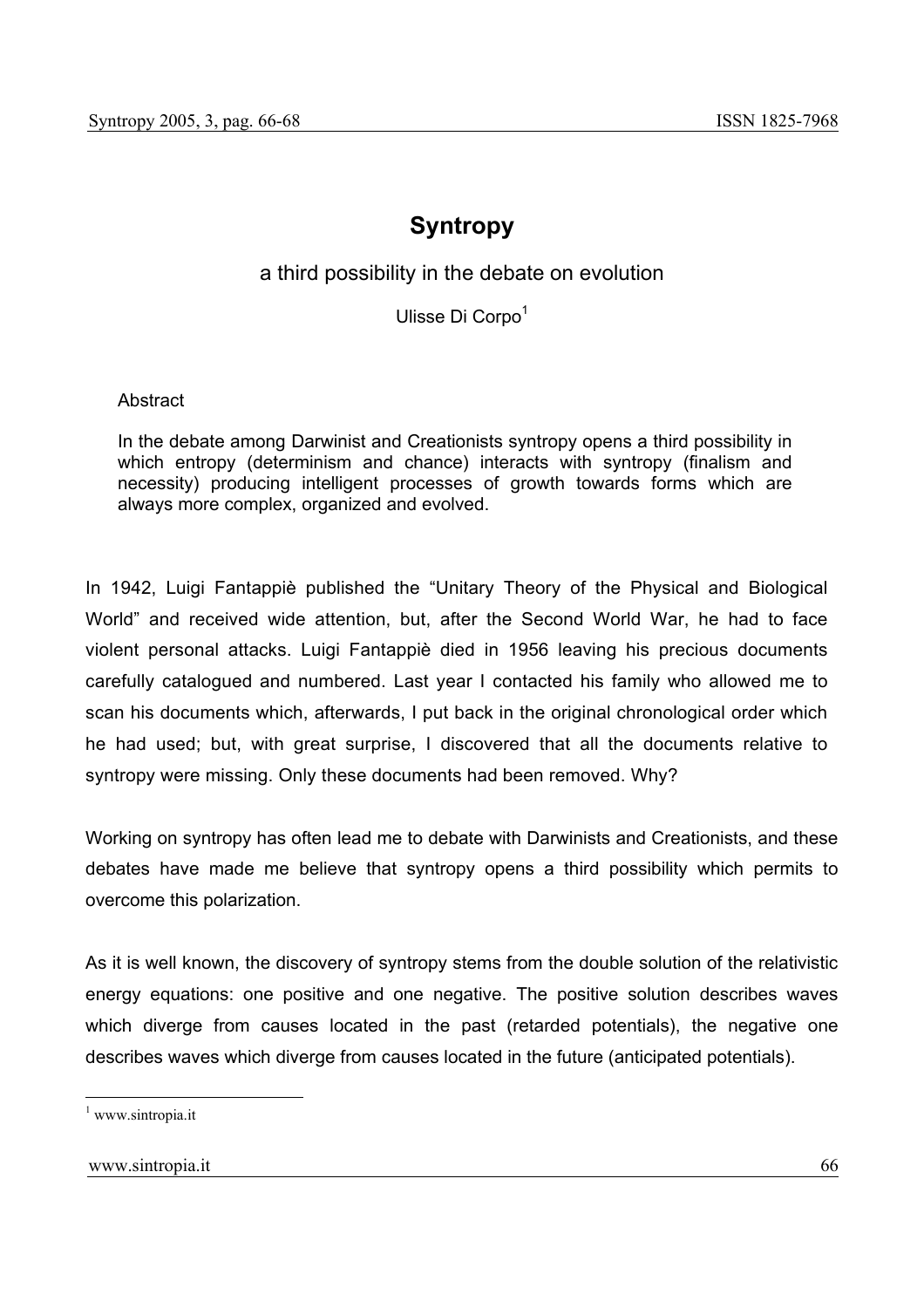In 1940 Luigi Fantappiè showed that waves diverging from the past are governed by the law of entropy, whereas waves converging towards the future are governed by a symmetrical law which Fantappiè named syntropy. It is interesting to note that at the macroscopic level entropy prevails, consequently time flows from the past to the future (Eddington's arrow of time) and anticipated waves (which move from the future to the past) are experienced as converging waves, attractors.

It is now known that when attractors are inserted in a geometrical system fractals take form and complex and organized patterns are generated. Fractals are intriguing because of their similarity with life patterns: the outline of a leaf, the growth of corals, the form of the brain and nerve terminations. In a similar way, studying the properties of syntropy, Fantappiè discovered that they coincide with the properties of life and that living systems evolve towards an increase of syntropy and a decrease of entropy. Syntropy consists in a force, opposed to entropy, which attracts living systems towards higher levels of organization and order. These findings were published in the volume "The Unitary Theory of the Physical and Biological World" first presented on 30 October 1942 at the Accademia d'Italia.

But, while life is governed by the law of syntropy, macrocosm is governed by the law of entropy. The result is that living systems have to fight for survival against an entropic environment which tends to cancel any form of organization and complexity.

In the paper "The Three Basic Needs of Life: Material, Love and Value"<sup>2</sup> it was argued that life has to satisfy three basic needs: material, love and value needs; when these needs are not met entropy prevails bringing life to an end. It is interesting to note that when these needs are partly satisfied specific forms of suffering are experienced: material suffering, depression and anguish. Life is seen as a system which evolves forced by the necessity to satisfy these three basic needs, and reduce suffering.

<sup>2</sup> Di Corpo U., *The Three Basic Needs of Life: Material ,Love and Value*. Syntropy 2005; 1: 108-110.